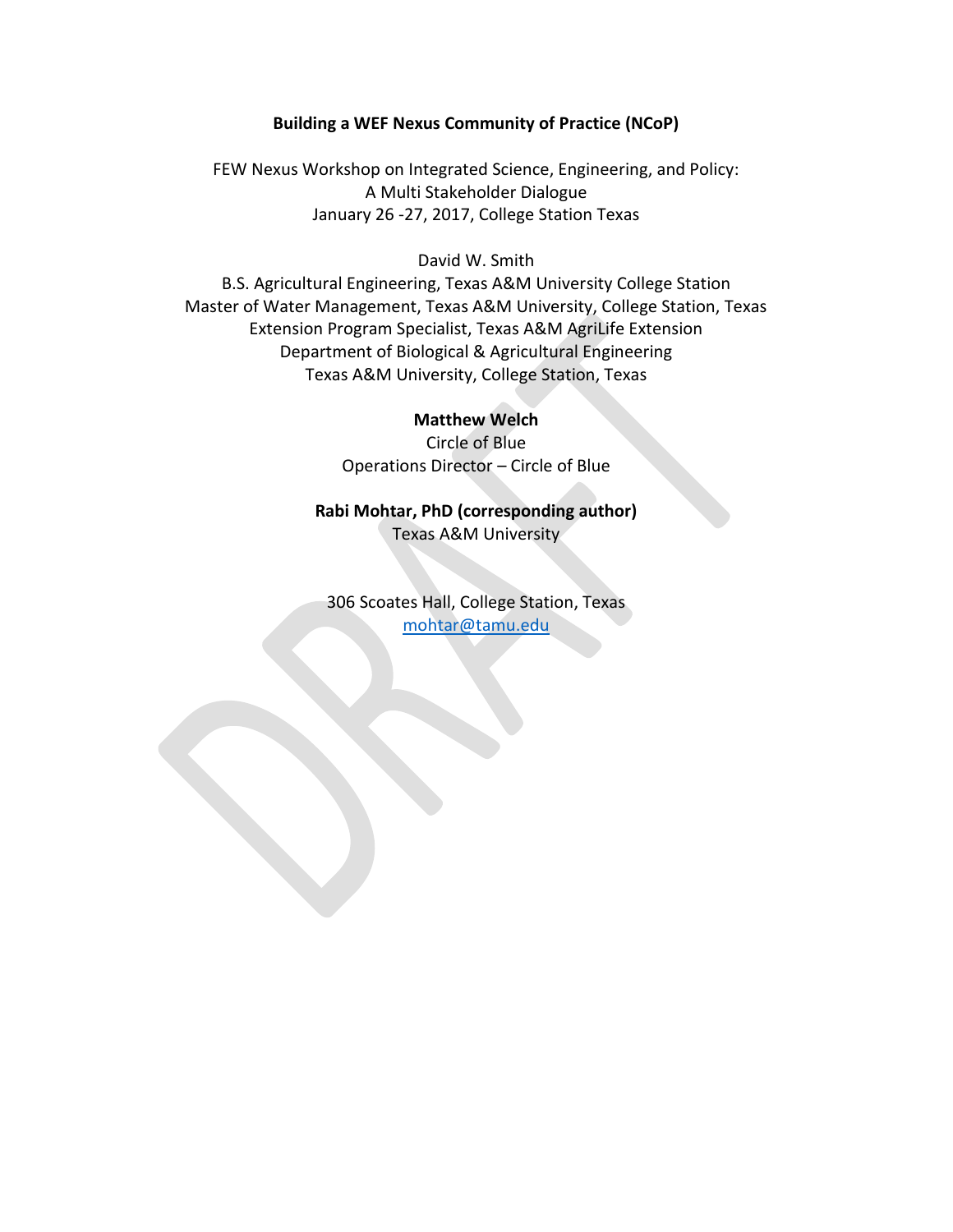#### **Keywords**

Community of practice, scientific community, water-energy-food nexus

#### **Abstract**

**Purpose of review:** The goal of this paper is to examine the literature for common threads and attributes inherent to scientifically-based communities of practice, and to identify challenges and potential solutions for overcoming barriers in building an international community of scientists to address the water-energy-food nexus.

**Recent findings:** The latest research suggests several guiding principles to build and maintain a successful scientific community of practice. These include: identifying a shared conceptual vision that is clear in purpose, but also provides for evolution and growth; providing for both internal and external perspectives as well as various levels of participation among members; and facilitating activity among community members through collaboration that satisfies the individual member professional motivations.

**Summary:** There are several challenges involved in building and maintaining a sustainable water-energy-food nexus community of practice. Perhaps most difficult to overcome is the lack of a clear definition, meaning, and identity of the 'water-energy-food nexus'. While international collaboration among researchers will provide critical perspective and insight for addressing similar challenges on a more localized basis, the variation in regional jurisdiction and political realities could restrict international collaborative research and implementation of potential solutions.

### **Introduction**

A "community of practice" (CoP) refers to a group of people engaged in a shared craft or profession. It signifies a way of knowing and learning with focus on people who exchange knowledge and practices to solve a specific set of problems. Wenger (2011) defined a CoP as a group of people who share concern or passion for what they do and who learn how to do it better through regular interaction. Its members share a common domain of interest, and the CoP renews itself by generating new knowledge (Wenger and Snyder 2000). The CoP concept is not new: for decades, the CoP model has been employed by private and public organizations, social sciences, education, and among national and international government entities. Technological advances in social media and digital communications have only expanded this concept as a platform to assuage geographic and funding limitations that have traditionally stifled sustainable collaborations and working relationships among national and international practitioners.

Mohtar and Lawton (2016) argue for the establishment of an online *Water-Energy-Food Nexus Community of Practice (WEF NCoP)* as a platform to enable transdisciplinary and transnational collaboration of WEF research and solutions involving academia, government, private industry, scientists, policy makers, and stakeholders. Their vision is to "develop a global science-policy platform for sharing data, knowledge, and best practices. The WEF platform would define data gaps and develop a common accounting framework for the nexus, while the CoP could help monitor the effectiveness of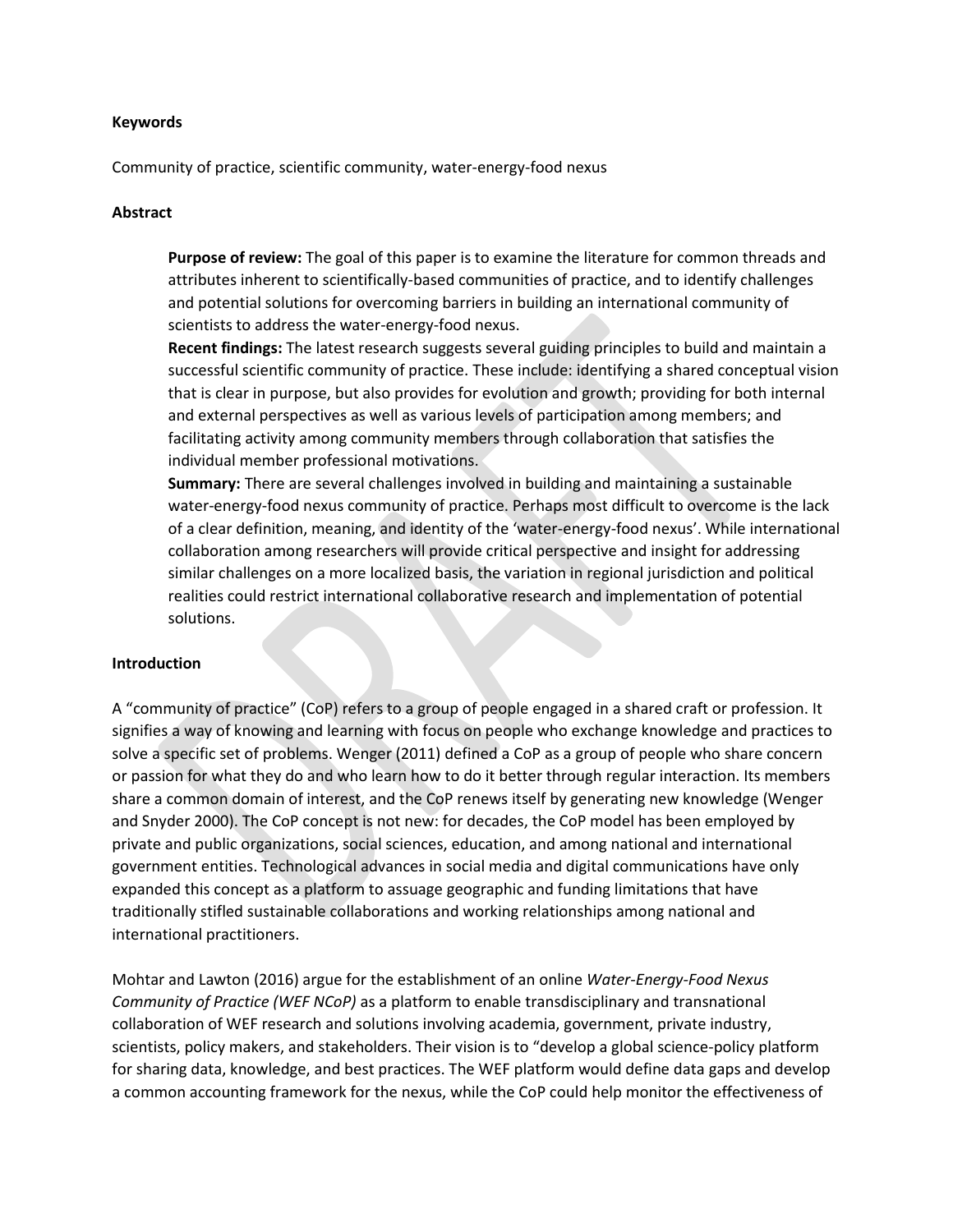the nexus governance by offering good governance models." Furthermore, Mohtar and Lawton suggest the WEF NCoP take the lead "in identifying and addressing the significant knowledge gaps that exist in science, education, and governance of the nexus." The NCoP would initiate and facilitate integrated research efforts, share experiences and perspectives for common WEF nexus challenges, and provide education and outreach to address local issues. "Just as nexus solutions applied locally will transcend regional and national borders, so should they promote interdisciplinary cooperation and inclusive, transparent approaches among all stakeholders" (Mohtar and Lawford 2016).

Advancement of internet applications has provided for global connectivity, discussion, and relationship building that transcends geographic and cultural differences. However, the literature suggests several critical attributes necessary for sustainable CoPs. Wenger 2011 suggested three critical characteristics crucial to the existence of a CoP. 1) a CoP includes a **shared domain** of interest that contains a common but distinctive focus, commitment and competence among its members: the WEF domain is one of inherent complexity and is likely to involve individuals of diverse subject matter expertise and geopolitical realities that stretch the boundaries of conventional CoP frameworks. 2) As individual members negotiate this domain, a **community** enables engagement in joint activity, projects, and discussions that build professional relationships that are mutually beneficial to individuals and the CoP at large. Li et al. (2009) stress the importance of fostering a balance between facilitating personal growth among individual members while at the same time adhering to the greater goals of the community. 3) The community must involve **practice** – a shared repertoire of artifacts or resources such as new methodologies for solving technical challenges, tools, research, and synergies that transcend geographical and cultural boundaries and limitations, but also address CoP members' local realities, and that satisfy personal and professional expectations. In discussing transdisciplinary research, Lang et al. (2012) cites Scholtz (2011) who emphasizes the importance of focusing on societally relevant problems, enabling mutual learning processes among researchers from different disciplines, and aiming to create knowledge that is solution-oriented, socially robust, and transferable to both the scientific and societal practice.

Wegner et al. (2002) developed seven principles for designing and cultivating a community of practice:

- 1) *Design for evolution* CoPs are dynamic and often founded on pre-existing networks. Though CoPs should have a guiding vision and purpose, they should also foster growth and provide flexibility as the needs of the community change.
- 2) *Open a dialogue between inside and outside perspectives* While community insiders have a more intimate understanding of the foundational principles and vision of the community, those outside the community can act as agents of change by offering new perspectives or approaches.
- 3) *Invite different levels of participation* There typically exists a small core of community members who are highly motivated and involved in steering community values and efforts. The CoP should also accommodate those less involved who also wish to contribute to the mission of the community.
- 4) *Develop both public and private spaces* Communities should have sufficient activity and offer opportunities to cultivate professional relationships among its members.
- 5) *Focus on value* As members engage in collaboration, networking, and problem-solving, the value of the community at large and individually will form and evolve.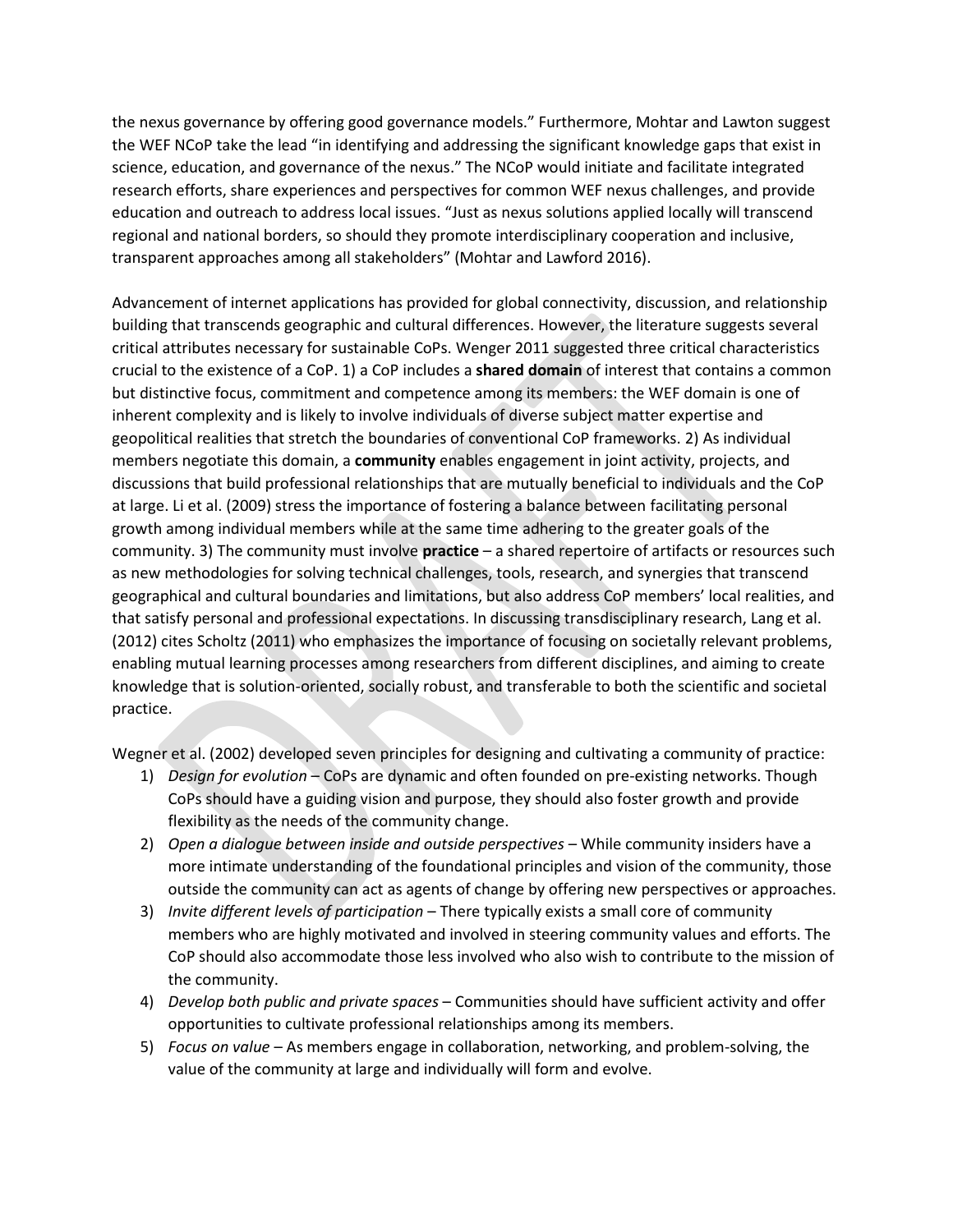- 6) *Combine familiarity and excitement* Communities should be places where members feel comfortable to share ideas, free from personal ridicule or judgement. The community must provide for free exchange and novel approaches to encourage member engagement, interest, and excitement.
- 7) *Create rhythm for the community* Communities should guard against complacency and lethargy by maintaining a consistent level of activity that involves both community insiders and those on the periphery. The community must strike a balance between moving too quickly and becoming stagnant.

In their review of Wenger (1998), Amin and Roberts (2006) summarized other elements common to a successful community of practice. These include "sustained mutual relationships, shared ways of engaging in doing things together, the rapid flow of information and propagation of innovation, absence of introductory preambles, rapid setup of a problem to be discussed, substantial overlap in participants' description of who belongs, knowing what others know, what they can do, and how they can contribute to an enterprise, mutually defining identities, the ability to assess the appropriateness of actions and products, specific tools, representations, and other artefacts."

# **Key Challenges/Research Questions**

Challenges of transdisciplinary research … from Lang et al. 2012.

- i. Lack of problem awareness or insufficient problem framing
- ii. Unbalanced problem ownership
- iii. Conflicting methodological standards
- iv. Lack of integration across knowledge types, organizational structures, communicative styles, or

technical aspects

- v. Discontinuous participation
- vi. Vagueness and ambiguity of results
- vii. Fear to fail
- viii. Limited case-specific solution options
- ix. Lack of legitimacy of transdisciplinary outcomes
- x. Capitalizing on distorted research results
- xi. Tracking scientific and societal impacts

Following are some important challenges to initiating and sustaining a WEF NCoP …

- a. *Branding* Who will sponsor the NCoP platform?
- b. *Hosting and maintenance* Who will host the platform and resolve technical issues?
- c. *Recruitment*  Who will be invited to participate and provide leadership for different efforts? "In addition to the geographical distribution, community members belong to different organizations and cultures; have a different native language etc. This complicates meetings as well as the distribution of findings. On the other hand, the existence of technical communication and cooperation infrastructures allows increasingly global involvement of institutions and researchers in scientific communities (Birnholtz and Bietz 2003)." (Kienle and Wessner 2005)
- d. *Accessibility* How to ensure that the NCoP platform and its features are compatible with existing internet access technology and applications for international users.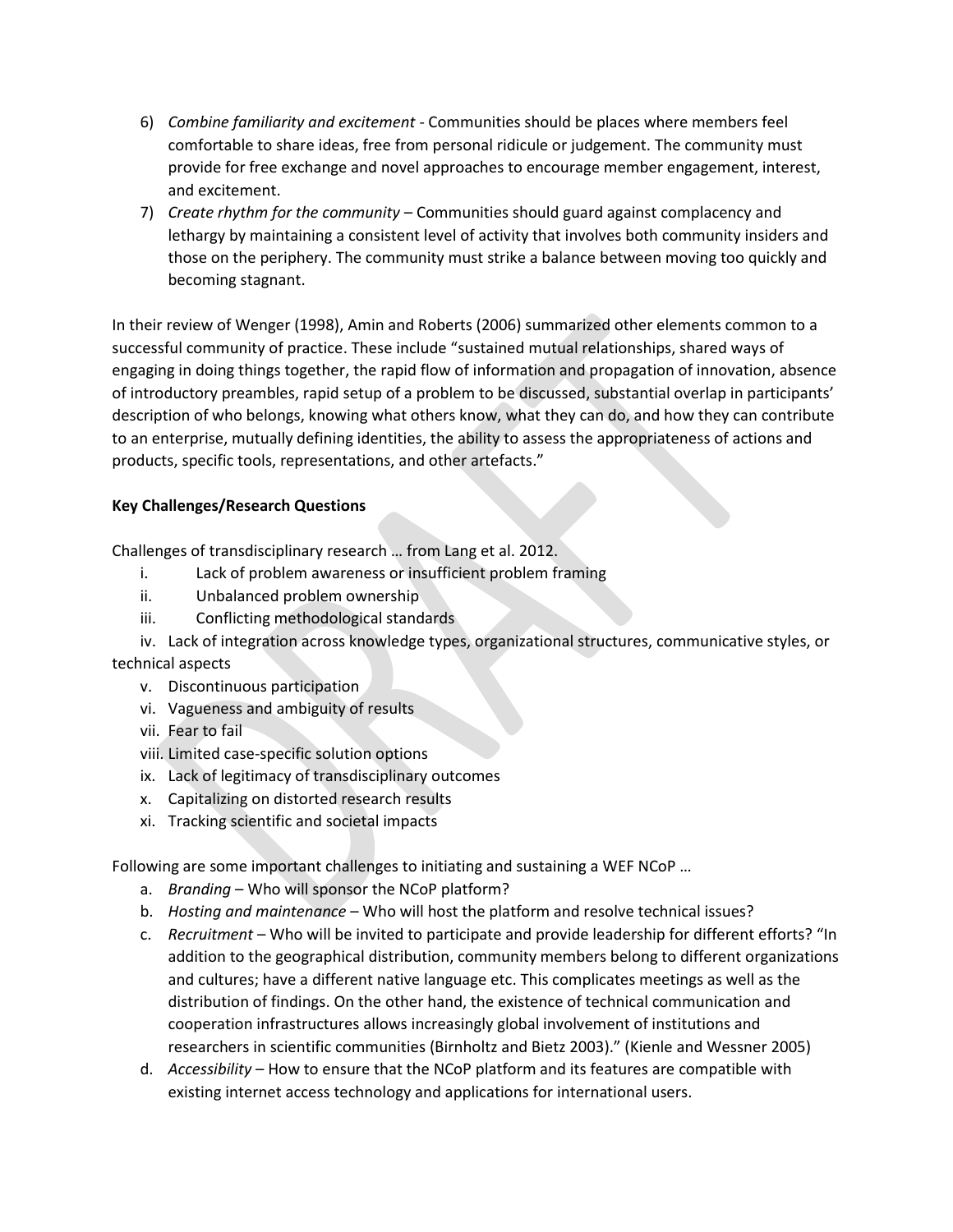- e. *Engagement* How to meet the personal and professional needs of core members while, at the same time, attracting new expertise. "Regarding size, it would appear that there is an optimum size for the proactive community: if too small, there are insufficient active members to cover the range of issues to be discussed; if too large, people lose interest as activities become less relevant to their interests." (Mohtar and Lawford 2016) "Given the regional nature of WEF issues, there would be value in developing a few of these communities at the national level as well as one at the global level." (Mohtar and Lawford 2016) Per Wenger (2000), other boundary processes include key individuals purposely acting as brokers between the inside and outside of a community, boundary interactions between individuals from separate communities, and cross-disciplinary projects. Encounters with different perspectives achieved through boundary processes can lead to the reflection required to change one's own perspective, or to develop fresh insights. Consequently, the intersections between CoPs may offer valuable sources of new knowledge-creating capacity." (Amin and Roberts 2006). Size (based on geography or use engagement).
- f. *Transdisciplinary interaction* How to prevent silos forming among members? Amin and Roberts (2006) suggest that "from an organizational perspective whether knowledge is held in silos or able to move easily around the organization will influence the level of innovation arising from the cross-fertilization of ideas."
- g. *Measures of progress* What metrics will be used to evaluate participation, interest, and impact?
- h. *Relevance across spatial scales* How to encourage cross-disciplinary applications, solutions, approaches, transboundary? "They suggest that CoPs that cross formal boundaries can bring together practitioners facing common challenges to learn from each other, to develop new solutions to problems, to find synergies across organizations, and to coordinate efforts." (In Amin and Roberts 2006 citing (Snyder and Wenger 2003).
- i. *Governance* Who will take the lead to moderate discussions, facilitate collaborative research, and maintain focus within the CoP activity? "During the early stages, a small executive that involves key stakeholders proves helpful in defining and motivating specific studies and initiatives. This executive is designed to be a facilitative and advisory mechanism rather than fulfilling a management role." (Mohtar and Lawford 2016)

### **Data/Knowledge Gaps**

### **Potential Transformative Solutions Needing More Research**

- Host platform (what works best for the needs of the community?)
- What is the most effective governance/management structure?
- What is the shared goal of the community and what are specific objectives (at least initially)?
- How will the community sustain itself long-term (in terms of platform support, maintain engagement among key members, and facilitate transdisciplinary and international cooperation)?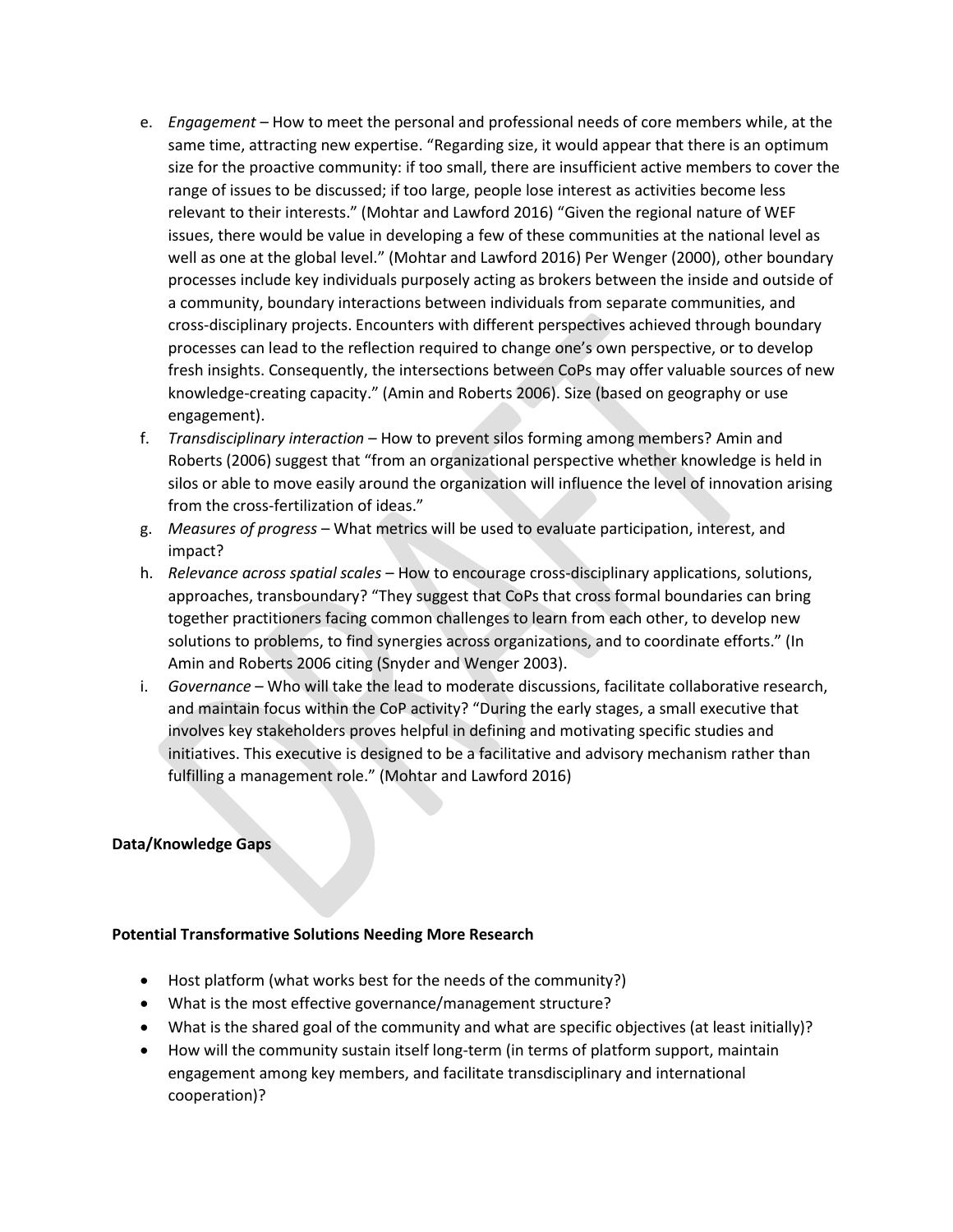"For example, in one study of why a managed online experiment, involving 20 librarians from different backgrounds in a discussion of knowledge management issues, was 'slow and grudging' (Cox, Patrick and Abdullah, 2003) blames seven factors: (a) lack of time for the community to form; (b) insufficient critical mass; (c) excessive diversity within a group in which members did not know each other; (d) lack of a tangible or clear enough focus; (e) limited incentive to participate; (f) lack of time set aside by participant organizations for the members to participate in the group." (Amin and Roberts 2006). "In these studies, it is the anthropology of communication, contact, and purpose that emerges as a significant influence on learning capability in online networks." "In virtual networks, there are clear limits to the depth and quality of trust that can be built …"

# **Impacts on Science and Society**

"The WEF NCoP can help develop a global science-policy platform for sharing data, knowledge, and best practices. The WEF platform would define data gaps and develop a common accounting framework for the nexus, while the CoP could help monitor the effectiveness of nexus governance by offering good governance models (Mohtar and Lawford 2016)."

# **Conclusions**

"This paper concludes with a call for a WEF nexus community of practice (NCoP) to promote and enable an integrative approach to develop and employ tools with the purpose of strengthening sustainable food security, increasing energy production, and bridging water supply gaps that have arisen in demands for both food and energy. The transdisciplinary platform created by the NCoP will carry strong societal impact while addressing the scarcity and sustainable management of these primary resources. (Mohtar and Lawford, 2016)."

# **Reference List**

- 1. Mohtar RH, Lawford, R. Present and future of the water-energy-food nexus and the role of the community of practice. J Environ Stud Sci 2016:6:192-99. Doi:10.1007/s13412-106-0378-5
- 2. Wenger E. Communities of practice: learning, meaning, and identity. Cambridge University Press; 1998.
- 3. Wenger E, McDermott RA, Snyder W. Cultivating communities of practice: A guide to managing knowledge. Harvard Business Press; 2002.
- 4. Wenger E. Communities of practice: a brief introduction. 2012. [http://hdl.handle.net/1794/11736.](http://hdl.handle.net/1794/11736) Accessed December 2016
- 5. Amin A, Roberts, J. Communities of practice. Varieties of situated learning. Dynamics of Institutions and Markets in Europe research paper. 2006. Oct 27.